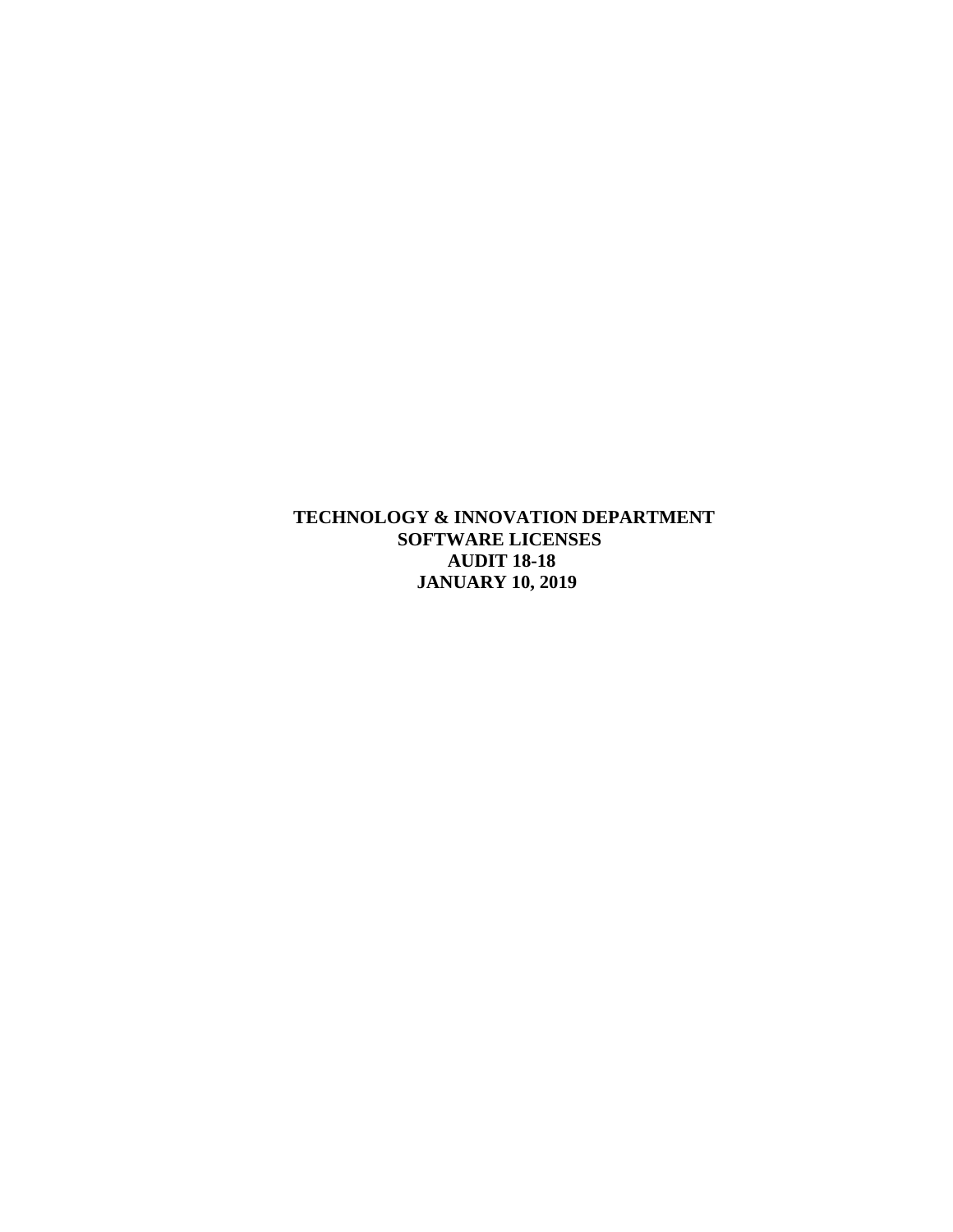# **CITY OF TAMPA**



**Bob Buckhorn, Mayor**

**Internal Audit Department**

**Christine Glover, Internal Audit Director**

January 10, 2019

Honorable Bob Buckhorn Mayor, City of Tampa 1 City Hall Plaza Tampa, Florida

RE: Software Licenses, Audit 18-18

Dear Mayor Buckhorn:

Attached is the Internal Audit Department's report on Software Licenses.

We thank the management and staff of Technology & Innovation Department for their cooperation and assistance during this audit.

Sincerely,

/s/ Christine Glover

Christine Glover Internal Audit Director

cc: Dennis Rogero, Chief of Staff Sonya Little, Chief Financial Officer Ernest Mueller, Chief Assistant City Attorney Russell Haupert, Director of Technology & Innovation Eric Hayden, Infrastructure Services Manager

**315 E. Kennedy Blvd** • **Tampa, Florida 33602** • **(813) 274-7159**

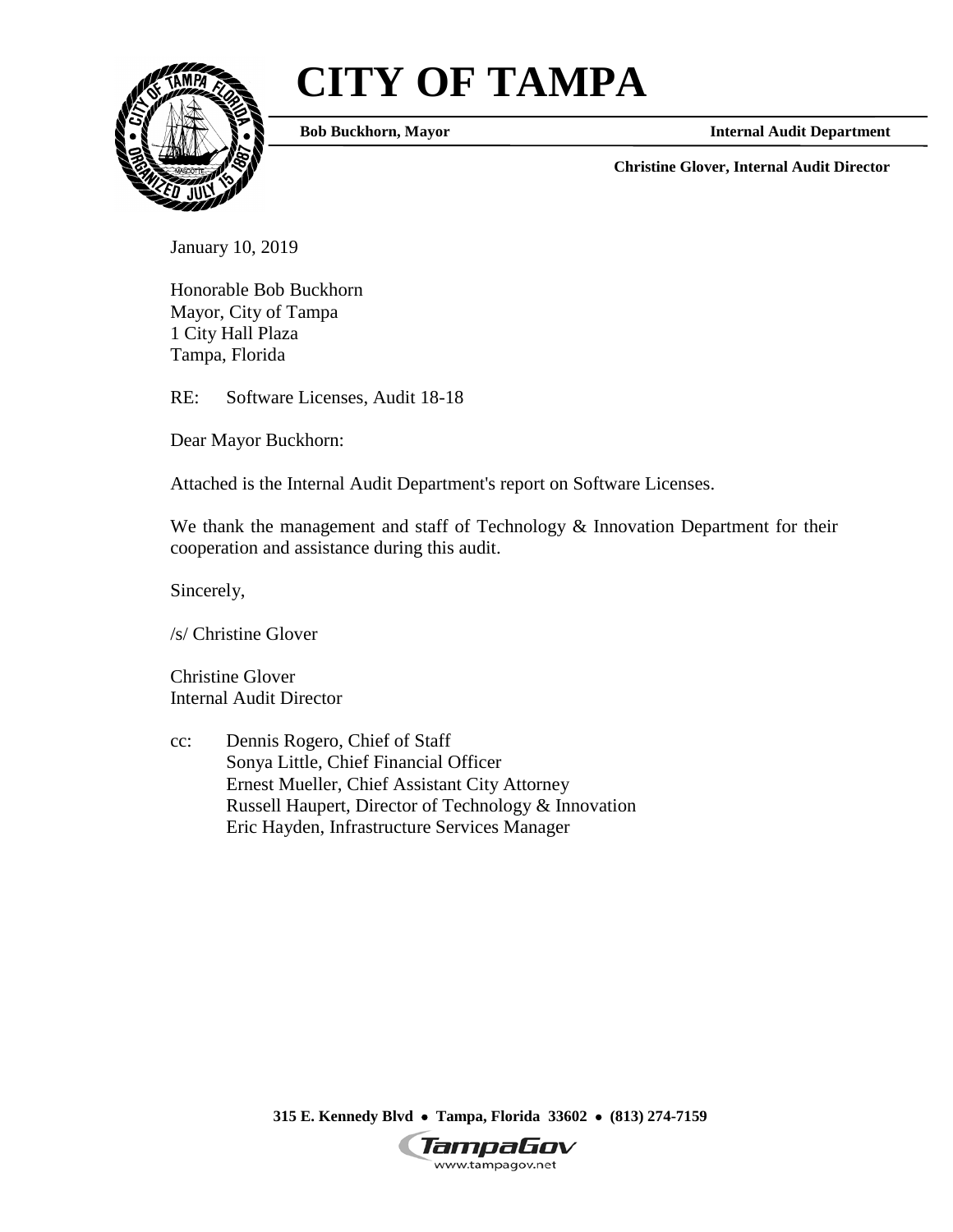# **TECHNOLOGY & INNOVATION DEPARTMENT SOFTWARE LICENSES AUDIT 18-18 JANUARY 10, 2019**

/s/ Stephen Mhere

\_\_\_\_\_\_\_\_\_\_\_\_\_\_\_\_\_\_\_\_\_\_\_\_\_\_\_\_\_\_\_\_\_\_\_\_\_\_\_ Auditor

/s/ Christine Glover

\_\_\_\_\_\_\_\_\_\_\_\_\_\_\_\_\_\_\_\_\_\_\_\_\_\_\_\_\_\_\_\_\_\_\_\_\_\_\_ Audit Director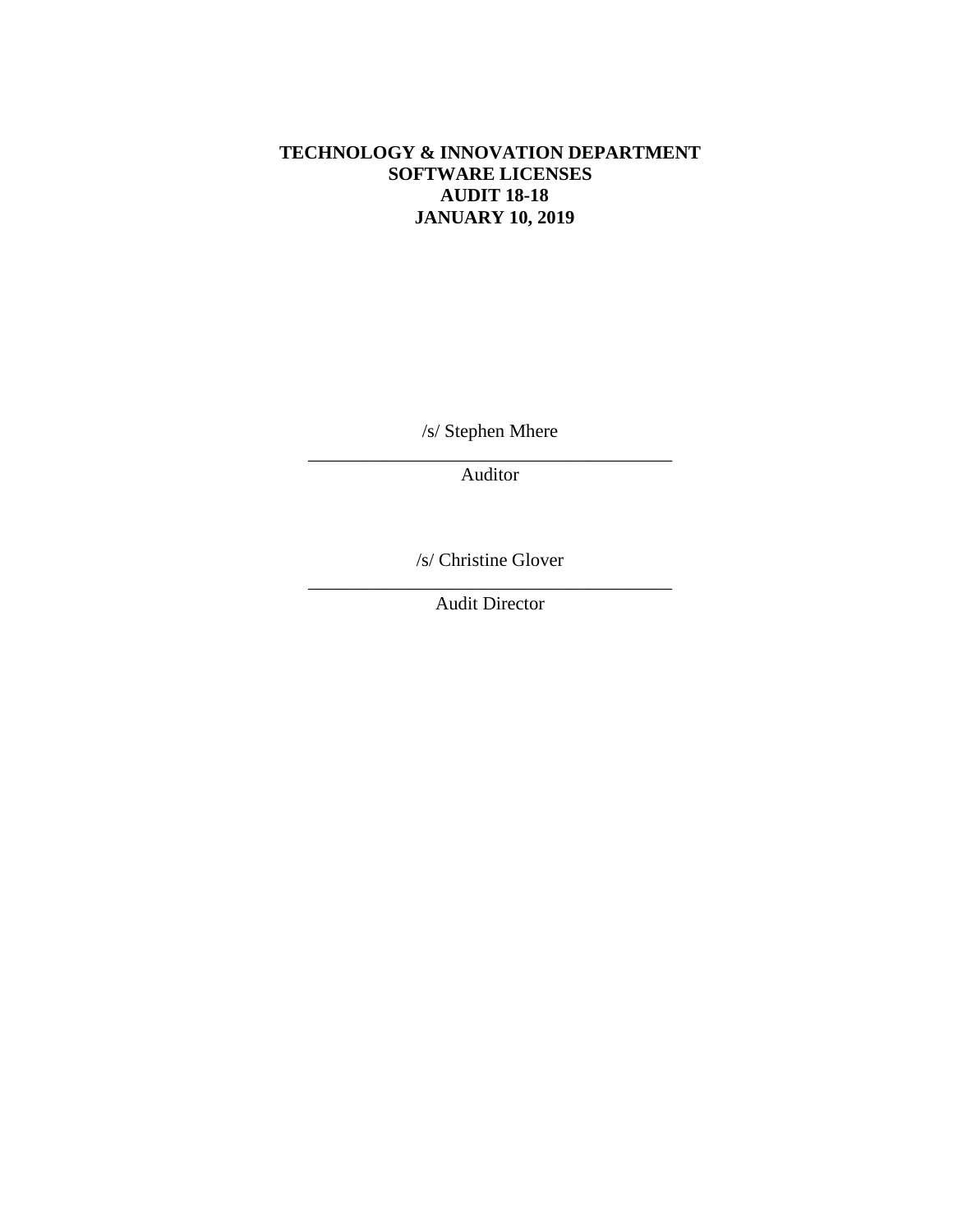#### **TECHNOLOGY & INNOVATION DEPARTMENT SOFTWARE LICENSES AUDIT 18-18**

### **BACKGROUND**

Software license management is a process by which organizations document and control software and software licenses. The overarching objectives of software licensing include complying with software copyright laws and minimizing the inventory of unused licenses. These objectives help the organization avoid unnecessary legal action as well as reduce licensing costs. Technology and Innovation Department (T&I)'s software procurement office is responsible for the management of all software licenses used by the City of Tampa (COT). The office coordinates tasks and carries out responsibilities in five different domains as summarized below.



**Source**: Auditor adaptation of T&I (Software Procurement Office) staff's description of their responsibilities.

The City utilizes different kinds of software. For example, Oracle E-Business Suite and Kronos are large applications used by all employees. Microsoft Office has different applications or versions of applications installed on computers. There are other specialized applications used by small departments/divisions. These variations make software licensing a complex and extensive endeavor, requiring diligence and efficiency on the part of the software procurement office.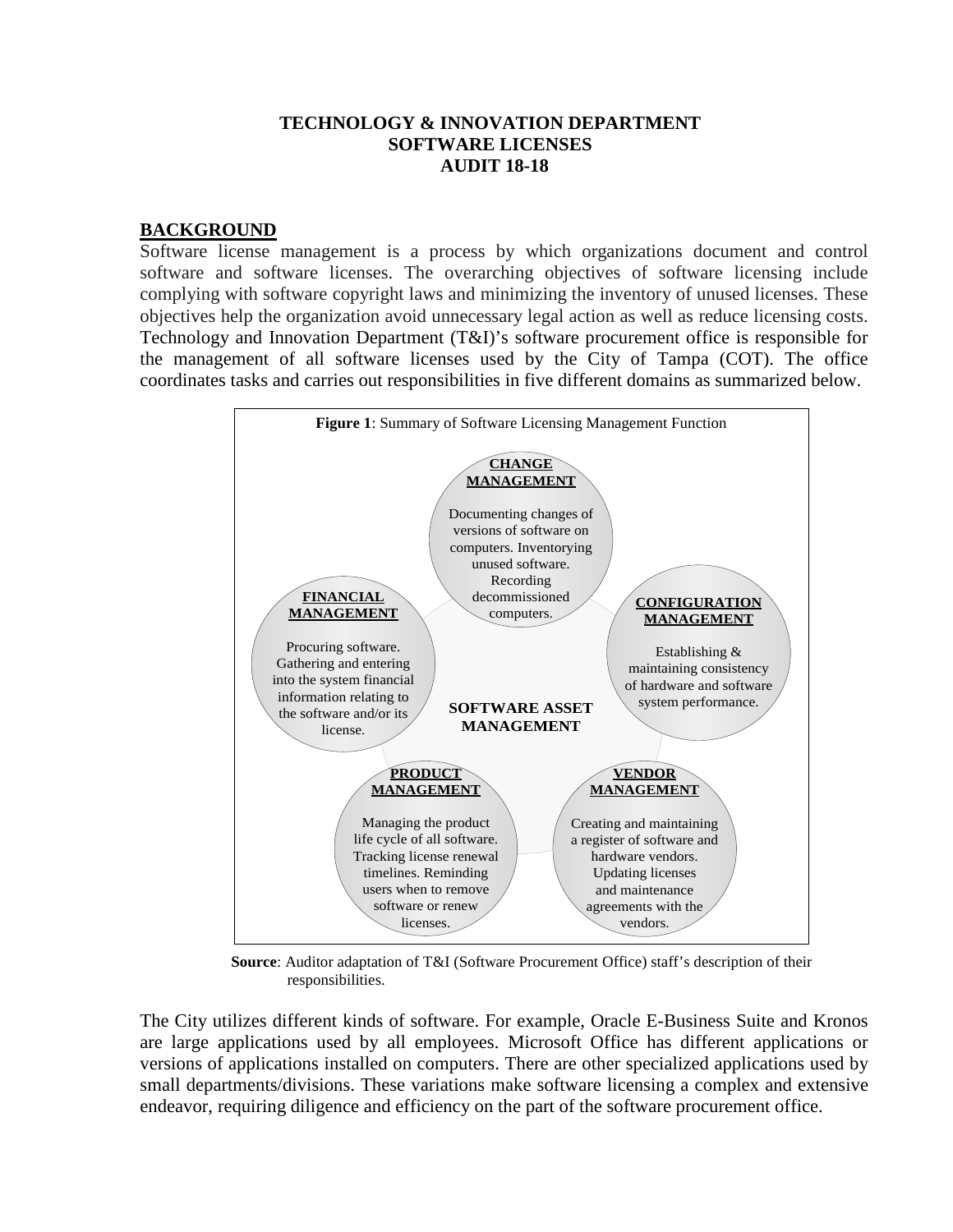# **STATEMENT OF OBJECTIVES**

This audit was conducted in accordance with the Internal Audit Department's FY 2018 Audit Agenda. Audit objectives were as follows:

- 1. Evaluate internal controls relating to the acquisition of software and management of software licenses.
- 2. Verify that all software installed on computers connected to City networks is appropriately licensed.
- 3. Assess if software optimization practices are in place and/or effective in preventing an inventory of unused licenses.

# **STATEMENT OF SCOPE**

The period under review was FY 2017 and FY 2018. The main focus of the audit was software license management as well as T&I's role in coordinating software acquisition and installation. Because software applications and licenses are sometimes bundled, we could not disaggregate them to determine costs attributable only to licenses. As such, we were limited in our assessment of license expenditure.

# **STATEMENT OF METHODOLOGY**

We reviewed COT's information security policies, the City Wide Information Technology Management Policy, software license procurement practices, and the City's personnel policy directive for employees on computer use. We also reviewed state and federal statutes on software copyright.

We met with members of T&I's software procurement staff to discuss the responsibilities of their office, the role of the software asset management application in their work, and to familiarize ourselves with the use of that system. We ran reports in the application and used them for data reliability testing. Our review gave us reasonable assurance that the data in the system was reliable for purposes of our audit. We then used the system to determine COT's software licensing compliance status as well as identify overlicensed applications.

We also obtained information from staff in the Purchasing Department relating to the approval process for the purchase of software.

# **STATEMENT OF AUDITING STANDARDS**

We conducted this performance audit in accordance with generally accepted government auditing standards. Those standards require that we plan and perform the audit to obtain sufficient, appropriate evidence to provide a reasonable basis for our findings and conclusions based on our audit objectives. We believe that the evidence obtained provides a reasonable basis for our findings and conclusions based on our audit objectives.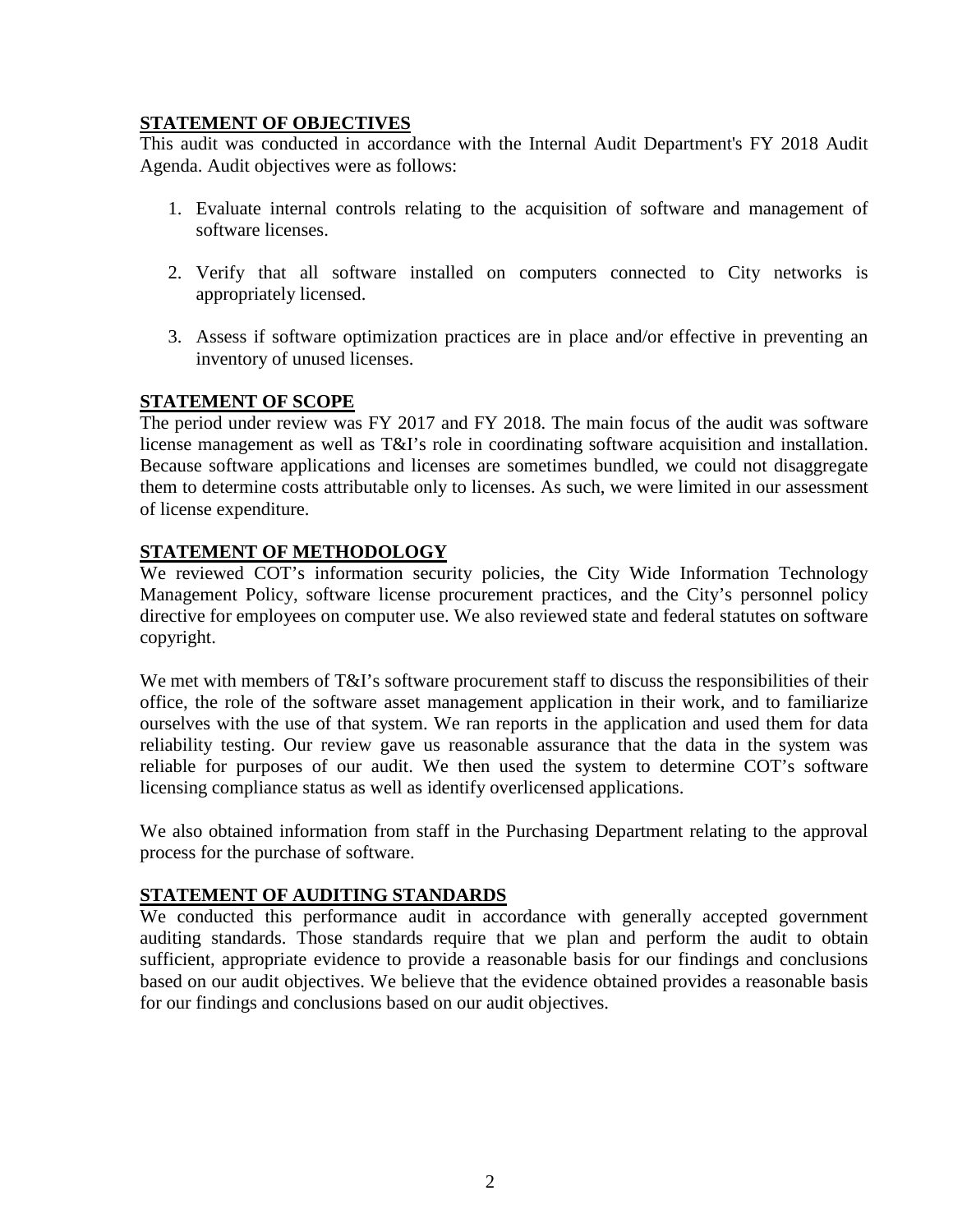# **AUDIT CONCLUSIONS**

Based upon a review of documented policies and observation of practices, our conclusions are as follows:

- 1. A framework of internal controls for the acquisition of software and management of licenses is in place. However, policies need to be updated to bring software procurement and installation in line with best practices.
- 2. Reports generated by the software asset management tool show that not all software installed on computers connected to City networks are appropriately licensed.
- 3. T&I has implemented standard software optimization practices, but they have not been successful in preventing an inventory of unused software licenses.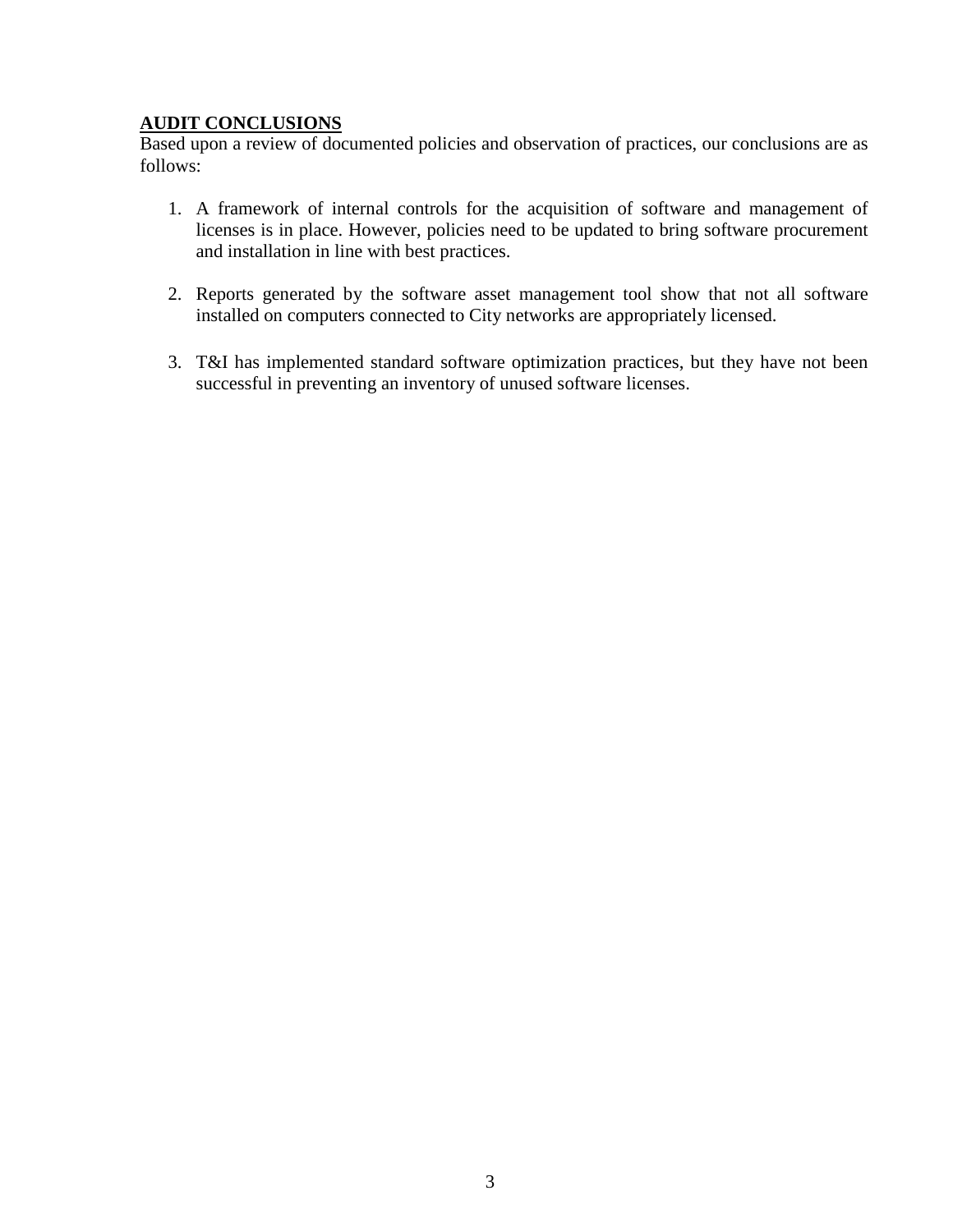# **SOFTWARE LICENSING POLICIES**

STATEMENT OF CONDITION: In 2008 COT established a City Wide Information Technology Management policy to provide general guidance for employees on the protocol to acquire information technology products, including software. In 2010 the Chief of Staff (COS) issued a directive via a memorandum to all administrators and department directors to inform their staff of the general technology procurement guideline. Not only are the policy and COS directive general in nature, covering both hardware and software technology products, they are also outdated: they have not been revised since their inception.

Our review of available policies shows that COT has not documented a comprehensive policy that clearly and specifically addresses management of software licenses and/or agreements during the phases of software procurement, installation, phase-out, and disposal.

CRITERIA: COT's municipal code (Chapter 2-46), requires all departments to create, document, and maintain policies and procedures. Also, according to the federal government's Government Accountability Office (GAO), software licensing requires a comprehensive policy to provide guidance throughout the software management life cycle from deployment through disposal.

CAUSE: Documentation of a software licensing policy was not prioritized because COT has already issued the City Wide Information Technology Management policy and the COS directive. T&I has also deployed SNOW, an application that can identify unlicensed software in City networks, providing some mitigation to software licensing risks. As of September 2018, T&I's Procurement Team was working on the documentation of standard operating procedures for software acquisition.

EFFECT OF CONDITION: Without comprehensive policy guidelines employees may not be versed in the proper protocols necessary to reduce risks associated with software licensing. They may utilize unlicensed or underlicensed software, inadvertently violating software licensing laws and/or agreements. This exposes the City to elevated levels of legal and reputational risk.

RECOMMENDATION 1: We recommend T&I formulate and document a comprehensive software licensing policy. The policy should incorporate appropriate elements of the City Wide Information Technology Management policy and provide clear guidelines on software acquisition, installation, and management of software licenses and agreements.

MANAGEMENT RESPONSE: Concur. We will draw from the existing City Wide Technology Management Policy to prepare and publish a new City Wide IT Technology Procurement Policy. The refreshed policy will be written in conjunction with current Purchasing procedures and address technology related purchases. Sections will be added to further clarify managing software licenses and agreements, acquisition, installation and compliance.

TARGET IMPLEMENTATION DATE: March 30, 2019.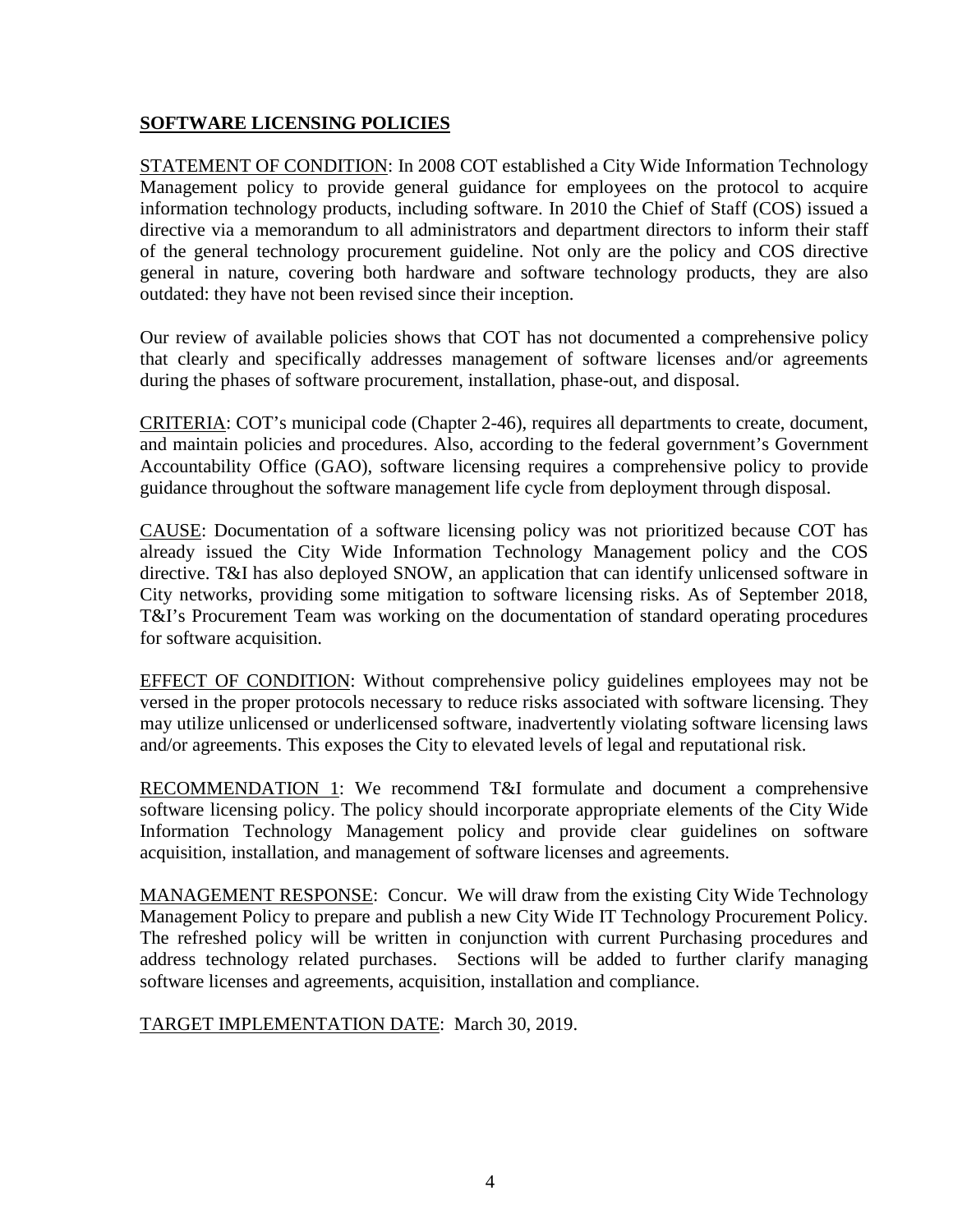### **UNLICENSED SOFTWARE**

STATEMENT OF CONDITION: COT's management of software licenses is a centralized function performed by T&I through its software procurement office. This office's responsibilities include evaluating application software products, providing software installation technical support, and coordinating installation of third party software products. As of September 28, 2018, there were 4,411 software application types installed on City computers, of which 1,897 (43%) required licenses.

In 2016 T&I acquired an application to automate asset management and licensing compliance reporting, but there is no documented policy on handling unlicensed software discovered on City computers. However, the software procurement office has embarked upon some mitigatory action in that respect. Beginning March 2018, the office began notifying employees to uninstall unlicensed applications from their computers, with priority on high risk applications like computer games and Microsoft Office 365. Despite these efforts, a high percentage of applications still remain on City computers without appropriate licensing (see Figure 2 below).



**Source**: Report pulled from the software asset management application on 10/05/2018.

CRITERIA: COT's Information Security Policy 040104 requires City employees to use licensed software, stipulating strict adherence to terms and conditions of all end user license agreements.

CAUSE: Employees sometimes install software for evaluation then keep it beyond the trial period. They also download software from the Internet erroneously believing it is freeware. Sometimes licensed software is identified as unlicensed because users have not submitted licenses to T&I to be entered in the license management system. All these instances arise because users are not coordinating with T&I when they acquire and install software on their computers.

EFFECT OF CONDITION: Using unlicensed software is a violation of state and federal statutes. It exposes the City to legal, financial, and reputational risk.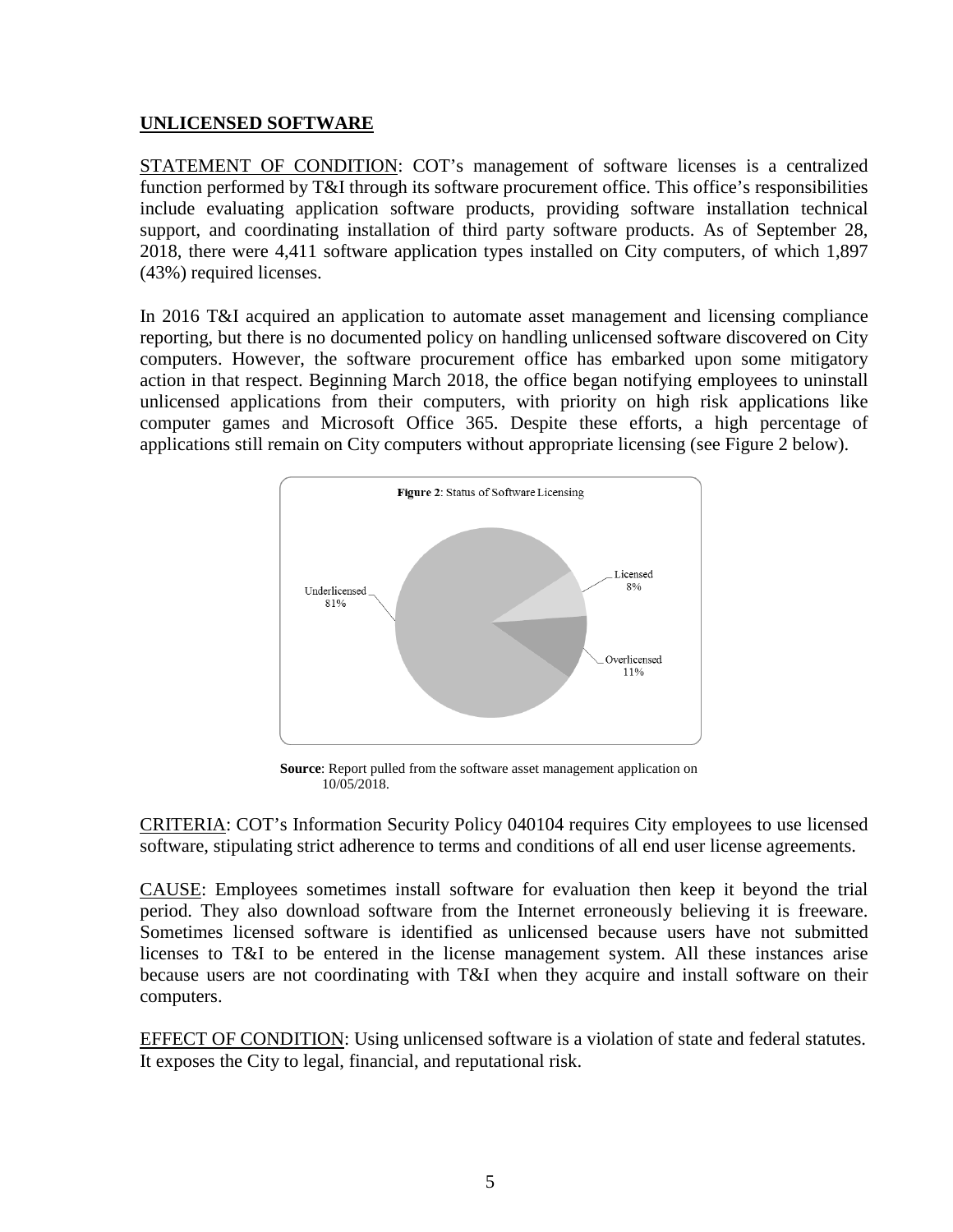RECOMMENDATION 2: T&I should work with all department and division heads to:

- a) Implement controls that help assure that employees coordinate with the software procurement office when acquiring and installing software, including software for evaluation purposes.
- b) Establish protocols for all software licenses and/or agreements to be submitted to the software procurement office so that they can be entered in the license management system.
- c) Identify all unlicensed software currently installed on City computers and either remove them or acquire appropriate licensing.

MANAGEMENT RESPONSE: Concur. As the current environment allows for customers to install their own software for trial and various reasons, it is imperative education and a revised Policy communicate risks and mitigation steps. The desired goal is to lock down the technology so that only T&I can authorize software installation. Until such a time this is technically possible, T&I will publish a more modern policy and procedures for customers to go through T&I for all software purchases and management of newly installed software licensing. We will also establish protocols and communications to arrange for adding existing software license information to the new licensing database and provide for removal of all unlicensed software where licensing cannot be verified.

TARGET IMPLEMENTATION DATE: June 2019.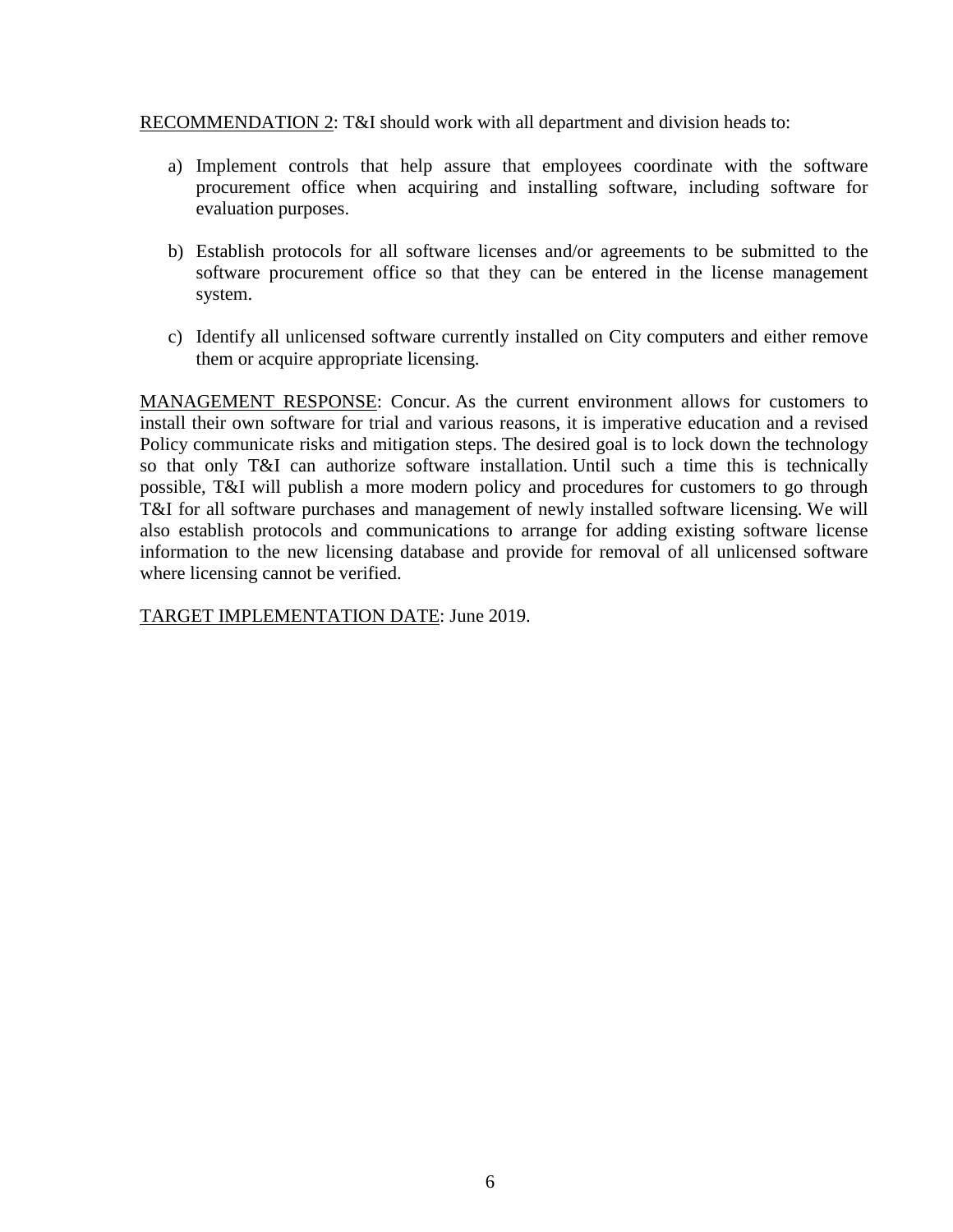# **UNUSED LICENSES**

STATEMENT OF CONDITION: COT utilizes a wide variety of software applications installed on laptops, desktop computers, servers, and other devices. In order to use some of these applications, the City is required to purchase licenses. Table 1 lists examples of license types required for different technology infrastructure. Tracking and keeping up with changes in the requirements of each license type can be challenging, and often exposes the City to risks, including overlicensing risk.

| <b>Table 1:</b> Types and Examples of Software Licensing |                 |                                                                                                                                                                                                        |
|----------------------------------------------------------|-----------------|--------------------------------------------------------------------------------------------------------------------------------------------------------------------------------------------------------|
| <b>LICENSE</b><br><b>TYPE</b>                            | <b>EXAMPLE</b>  | <b>DESCRIPTION OF LICENSE</b>                                                                                                                                                                          |
| Individual<br>User                                       | Subscription    | Software is used for a specified period of time at the end of which the user<br>must (i) renew the subscription, (ii) purchase a perpetual license, or (iii)<br>remove the software from the computer. |
|                                                          | Shareware       | Software is for a trial period at the end of which the user must either pay a fee<br>for continued use or cease using the software.                                                                    |
| Multi-user                                               | Concurrent Use  | Specified maximum number of users can use the software at any given time<br>simultaneously. But installation of software can be done on more computers.                                                |
|                                                          | Site/Enterprise | Provides access to software at a single location. Typically, these licenses are<br>individually negotiated with the publisher and vary widely in their provisions.                                     |
| <b>Network</b>                                           | Server          | Requires a single copy of the software to reside on the file server (license per<br>server).                                                                                                           |
|                                                          | Per machine     | A license should be purchased for each client computer and/or device that<br>accesses or needs to access services, usually through a server.                                                           |
| Add-on                                                   | Upgrade         | This is for users who want to move up to a newer version of software they<br>already have. The upgrade voids the previous version which cannot be<br>transferred to another user.                      |
|                                                          | Maintenance     | Allows license holder to obtain all updates or upgrades for software during<br>the term of the contract.                                                                                               |

**Source**: Information Technology Infrastructure Library (ITIL) and Tulane University.

Overlicensing occurs when there are more licenses than are required to legally use an application. A license management system report showed 160 overlicensed applications on October 5, 2018. There are costs associated with overlicensing. However, we are unable to quantify them because, according to the software procurement office, license costs entered in the system sometimes reflect bundled costs that include cost for the license, the application, and/or maintenance.

CRITERIA: Research has found that appropriate management of software assets, including the identification of hidden inefficiencies from over-licensed applications, reallocation of software licenses when hardware is decommissioned, and application configuration optimization, can help organizations achieve significant savings on software expenditure.<sup>[1](#page-9-0)</sup>

<span id="page-9-0"></span><sup>&</sup>lt;sup>1</sup> The BSA Global Software Survey and Gartner reported possible savings of up to 25% and 30%, respectively.